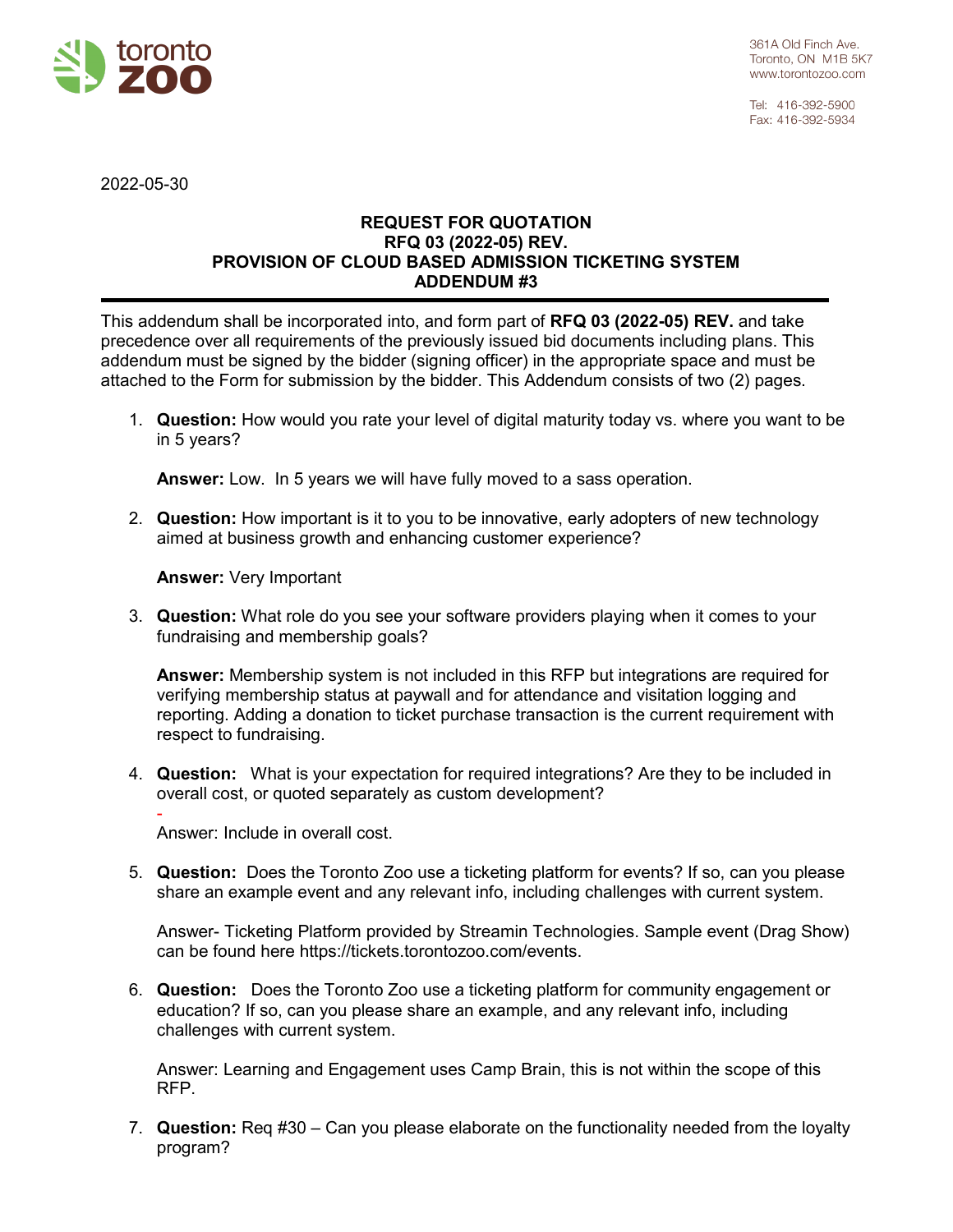Answer: Please share the options available with your software, currently there is not an active loyalty program but would like to understand opportunities for future implementation.

8. **Question:** Req #33 – Does the Zoo have specific hardware in mind, or should we include our capabilities and recommendations?

Answer: There is no specific hardware at this time, please include recommendations. For access control at the paywall currently both barrier and barrier free are being considered.

9. **Question:** Req #86 – Can you provide some examples of conditions when a prompt would be required?

Answer: Examples of conditions include prompt at checkout or prompt when specific item is added to cart online or selected by cashier onsite.

10. **Question:** Req #104 – Does the Zoo use preferred Access Control hardware? If so, what is the make and manufacturer?

Answer: Currently there is no hardware in place, consider both barrier and barrier free at this time.

11. **Question:** Section 1.3 instructs proponents to submit their proposal via email. Section 1.5 states that proposals must not be submitted by facsimile or email. Please clarify if proposals are to be submitted via email.

Answer: Yes, by email, follow Instructions, item 1.3

12. **Question:** Proposal Submittal deadline is currently June 7, 2022. Page 11 (4.0 Schedule of Events) states the shortlist will be contacted the week of June 6, 2022. Please clarify if the shortlist will be made AFTER the submittal deadline and if it will be contacted the same week as proposal submittals.

**Answer:** See Addendum #2

13. **Question:** Page 5 states the Proponent must have Canadian, Local Government, experience with at least (3) similar implementations in operation. Proposal Content Section (Page 12), Section 5.11, requires the Proponent to provided 3 references for similar projects.

Please clarify if our 3 required projects must be similar implementations with Canadian Local Government.

**Answer:** References do not need to be from a Canadian project.

14. **Question:** The RFP Documents include a file titled "Schedule 1.Final" that requires a password to open. Question: How do we obtain the password?

**Answer:** See Addendum #1

15. **Question:** Referencing page 5, Section 3.3 Core Business Requirements- "The functional requirements defined in Appendix A…."

**Answer**: Referencing page 5, Section 3.3 Core Business Requirements Delete reference to Appendix A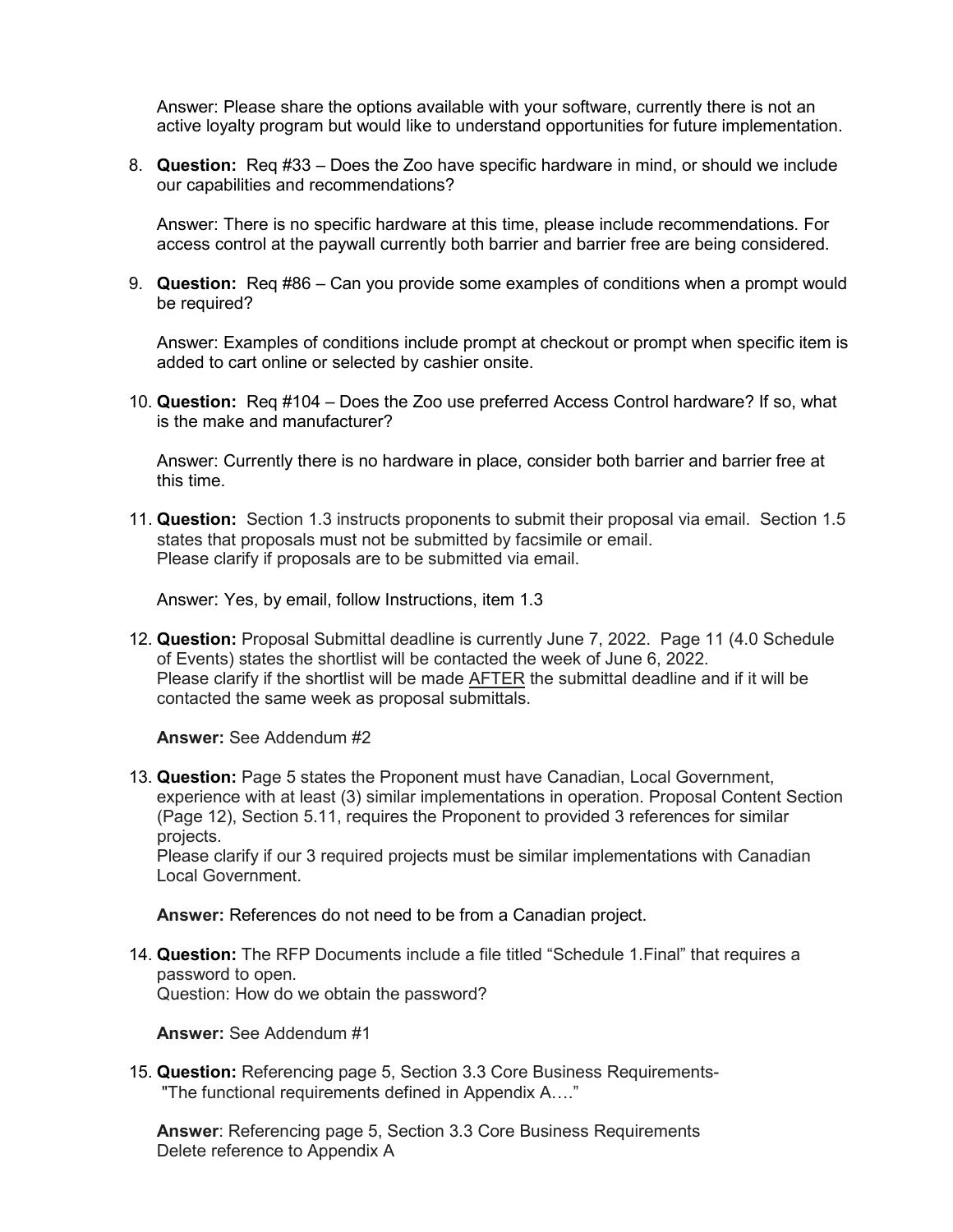Replaced with Schedule 1 Revised V.1 NP, see Addendum # 1

16. **Question:** RFP Section 6.6 Step 2 – Evaluation of Submitted Proposals, Subsection 6.6.1 (Table) states Functional Requirements Is worth 40 points. Question: Does this criteria refer to the Product Hosting Type and Compatibility Form, and if so, under which section of the proposal should it be submitted?

**Answer:** This will be evaluated based on responses received from Proponents to the Hosting Type and Compatibility Form and Schedule 1 included as part of this RFP.

17. **Question:** RFP Section 6.0 (Proposal Evaluation Criteria), Page 12, states the proposal narrative should include a discussion of scope of services and the proponent's approach to managing services and accomplishing required objectives. Please clarify where the required narrative should be included in the proposal.

**Answer:** This is our criteria for evaluation Proposals received, the content information should be included as part of 5.0 Proposal Submission Format

18. **Question:** We appreciated the Proposal Submission Format in Section 5 and want to follow it precisely. The question we have is where does the Proposal Narrative need to be? Should it be in section 5.8 with the project timeline? or somewhere else?

**Answer:** See answer to question 19

19. **Question:** Section 3.6 (Scope of Work) Statistics. What percentage of Toronto Zoo Annual Attendance is web sales vs. walk-up / kiosk?

**Answer:** For proposed new POS admission system, our target is to have over 90% of sales online

**20. Question**: Please confirm you are referring to 3.0 Introduction and general requirements on page 5.

**Answer**: Do not understand the question asked.

21. **Question:** What is the project budget?

**Answer:** Provide the best value beneficial to the Toronto Zoo and as non-profit organization.

22. **Question:** Can all of the fees be charges as transaction fees?

**Answer:** A specific fee structure has not been identified, submission should include the pricing/fee structure proposed by the proponent.

23. **Question:** What is the breakdown of the fees to current vendor?

**Answer:** The individual fees cannot be provided.

- 24. **Question:** Are the following being replaced?
	- 1. MicroSoft RMS
	- 2. Volante
	- 3. Camp Brain
	- 4. ADMITS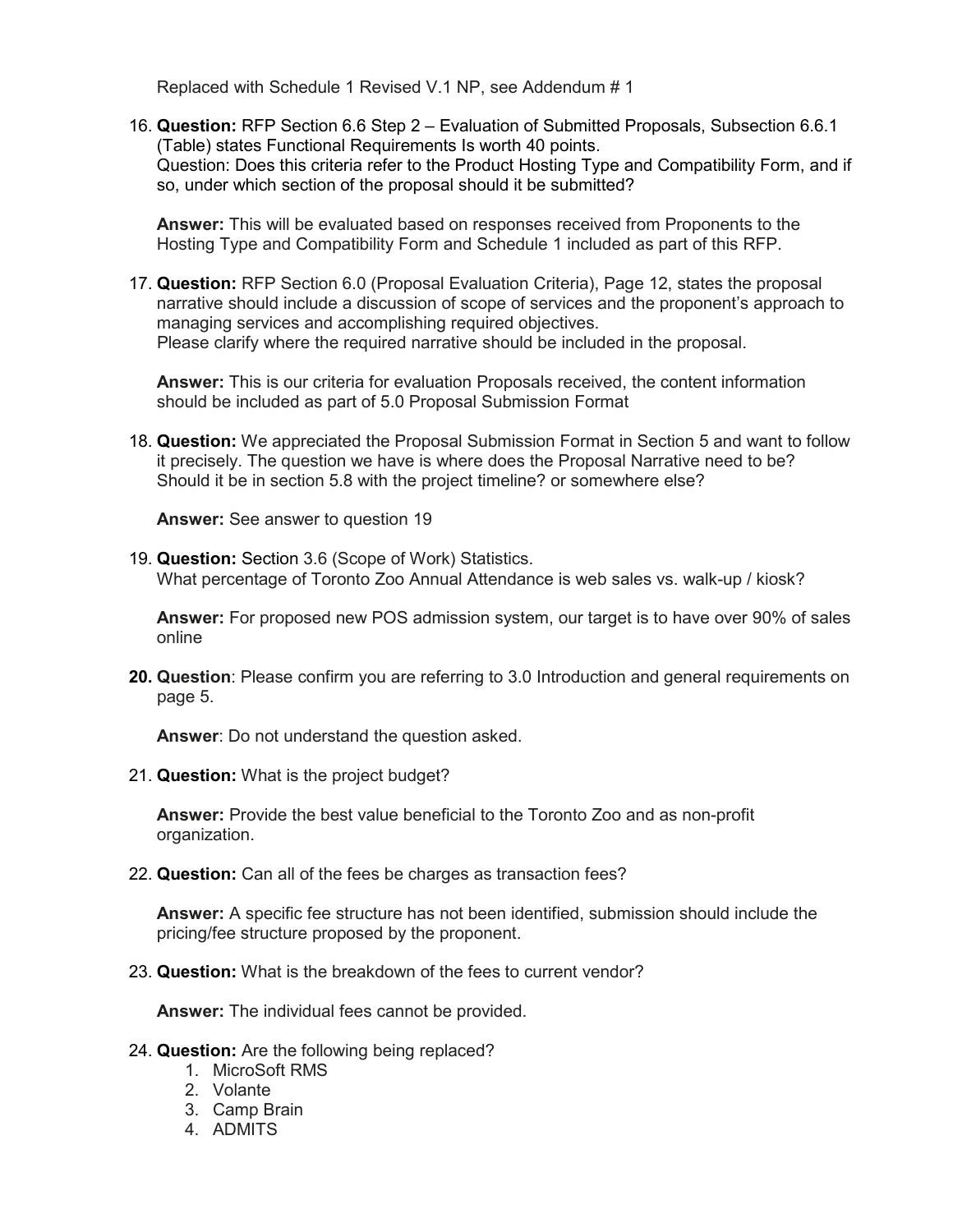**Answer:** RFP covers services currently provide by ADMITS, other systems are not within the scope of this RFP.

25. **Question:** Sage FR100 has been obsolete for 10 years. Is integration to Sage FR100 required? Or can a substitute system be proposed?

**Answer:** Current system is Microsoft Dynamics CRM, substitute system can be proposed.

26. **Question:** Microsoft RMS has been obsolete for 8 years. Is integration required?

**Answer:** Integration with RMS is not required.

27. **Question:** Do we need to replace the Toronto web membership forms?

**Answer:** No

28. **Question:** Is the integration objective with Precise Parking to provide them a list of valid plate numbers or valid pass codes with permit parking?

**Answer:** Generate a valid barcode number that meets Precise Parking requirements which permits(guests) parking egress when scanned at the parking exit terminal.

29. **Question:** Integration with GP financials is on the sales journal interface. Is the requirement for General Ledger and AR only? or is there a different requirement for this integration?

**Answer:** GL & AR are primary integrations required. Please identify if transactions are being integrated individually or as a batch.

30. **Question:** Referencing page 3, Section 1.0 Instructions "Ensure that you have received all 27 pages of the RFP package"

**Answer**: The RFP is comprised of 25 pages.

31. **Question**: Appendix A on page 22 of the RFP document, is provided as Schedule of Prices. Please provide the functional requirements.

**Answer**: There is no descriptive Functional requirements for Schedule of Prices.

32. **Question:** Referencing Page 12, Section 6.6 Step 2 – Evaluation of submitted proposals-Criteria: "Section 3.0 scoring (30)"

**Answer**: Delete in the Evaluation criteria reference of "Section 3.0 scoring (30)" and replace with Pricing and fees

33. **Question:** If yes, are you expecting a response for each of the sub-topics under this section? If not, please clarify what this score refers to

**Answer**: Do not understand the question asked.

34. **Question:** Who is the merchant of record? What is the credit processing fee?

**Answer:** Chase is the merchant of record; credit processing fees will not be disclosed at this time.